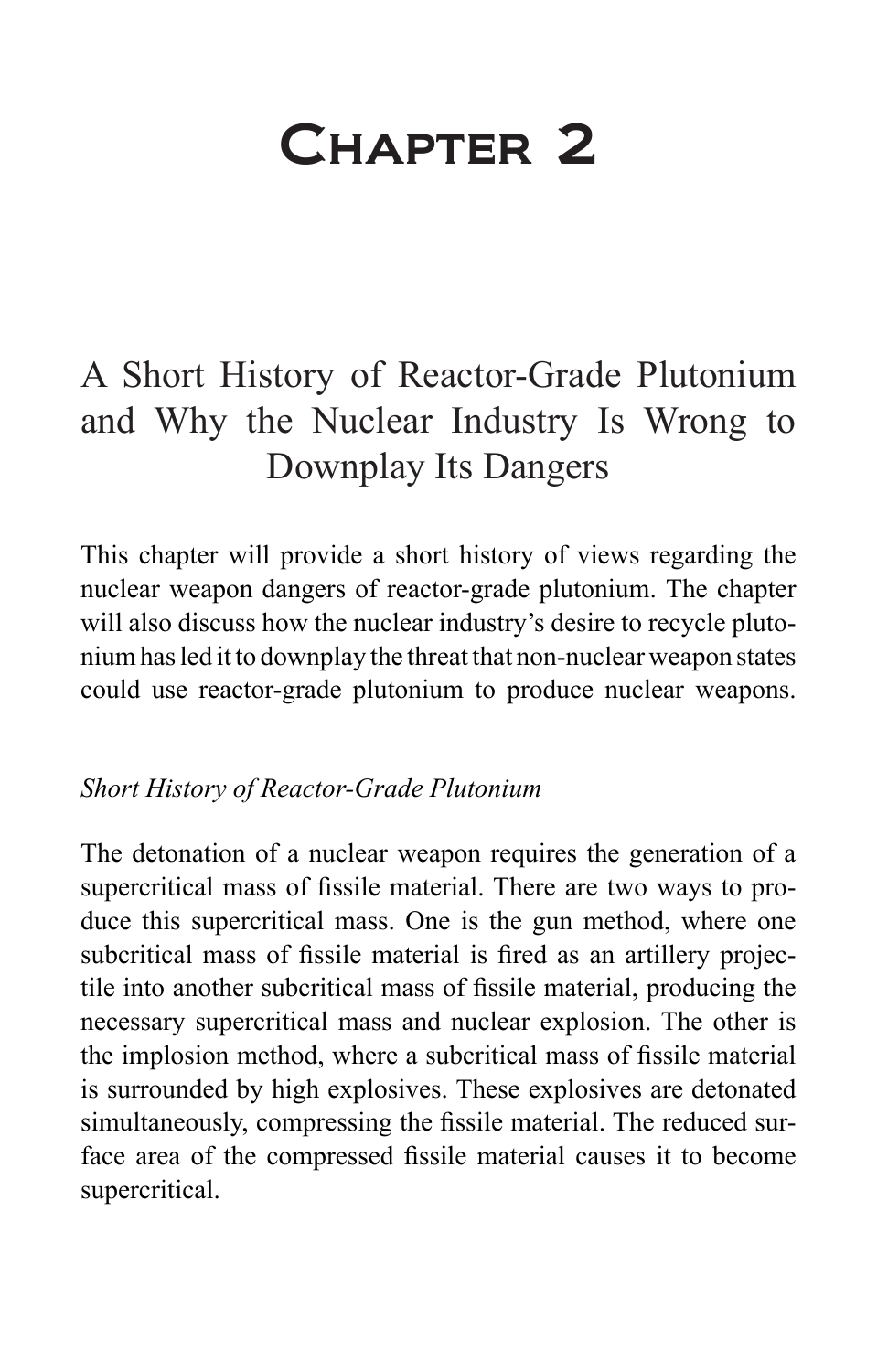From the beginning of the Manhattan Project it was recognized that of the two methods, implosion was the superior one as it would permit more efficient use of fissile material in nuclear weapons. However, in 1943 no one knew how to make this method work and Los Alamos decided to focus the main effort of research on the gun method which involved the use of well-developed conventional artillery technology.

There is one problem with the gun method. It produces a supercritical mass relatively slowly compared to the implosion method. If a stray neutron were to start a chain reaction too early, the weapon would predetonate and produce less (perhaps far less) than its design yield. The main source of neutrons was expected to be the result of the reaction of alpha particles (produced by the decay of U-235 or Pu-239) with light element impurities in the fissile material. For U-235 this was not much of a problem. With a 700 million year halflife, it produces alpha particles at a relatively low rate—resulting in a similarly low rate of neutron production.

For the plutonium gun weapon, this problem was more serious. Pu-239 has a 24,000 year half-life and produces alpha particles at a 30,000 times higher rate than does U-235. To deal with this problem Los Alamos planned to build a special high velocity gun and at the same time to rigorously purify the plutonium so as to greatly reduce the amount of light element impurities. It was hoped that these two measures would be enough to make a plutonium gun nuclear weapon feasible.

In 1943, very little plutonium had actually been produced. Indeed, plans to build large plutonium processing facilities at Hanford were based on less than one milligram of plutonium that had been produced in the Berkeley cyclotron. This plutonium was almost pure Pu-239.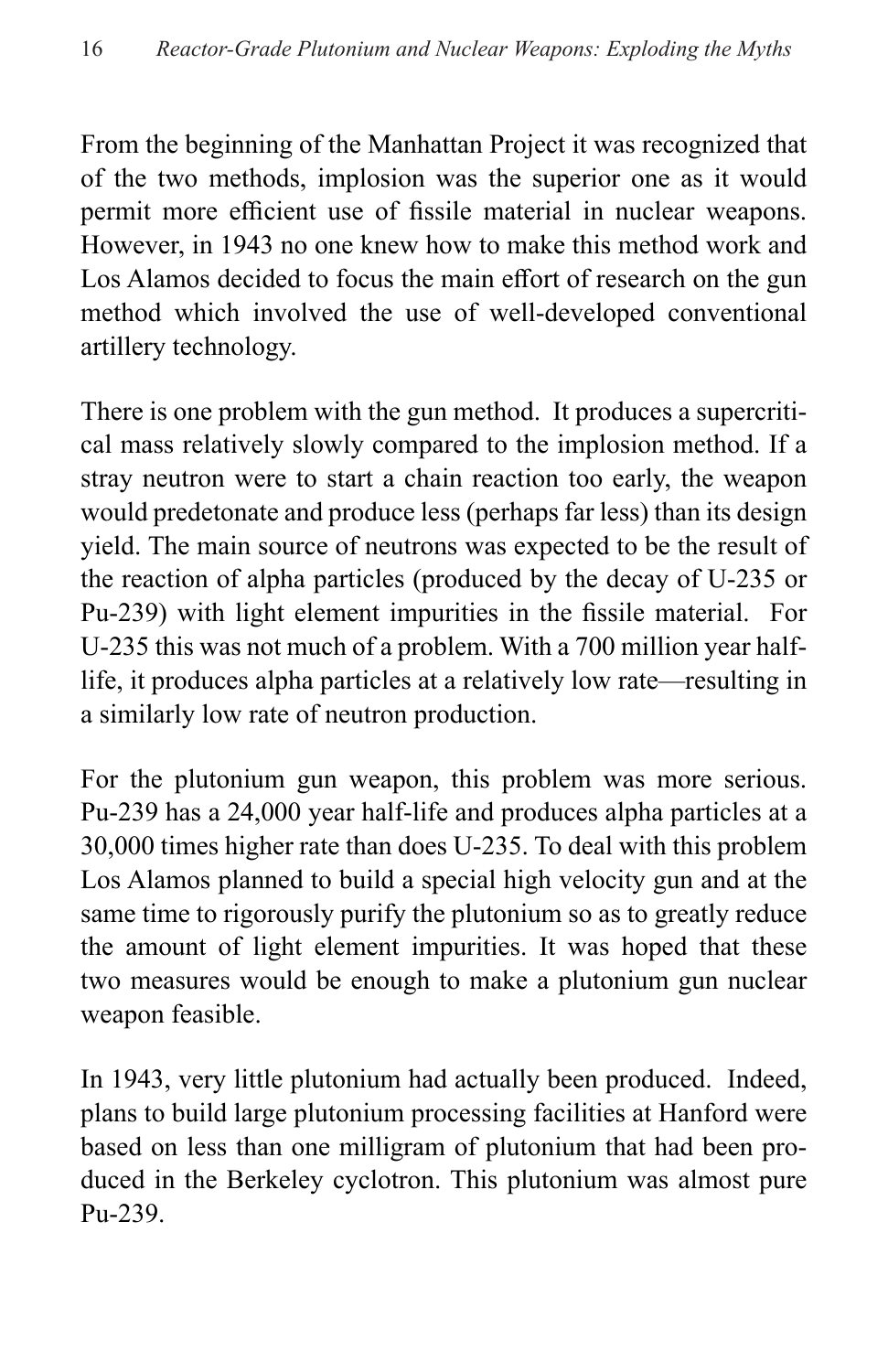The only way to produce large quantities of plutonium was to build nuclear reactors. In the fall of 1943, the experimental X-10 reactor started operation and by the spring of 1944, it had produced tens of grams of plutonium. Tests on this material showed that reactor produced plutonium would inevitably contain significant amounts of Pu-240. Further tests showed that this Pu-240 would produce large numbers of neutrons through spontaneous fission.<sup>13</sup> The number of neutrons so produced would greatly exceed the number produced by alpha particle reactions with light element impurities. As a result, in July 1944, it was necessary to abandon the development of the plutonium gun weapon.

In August 1944, Los Alamos was reorganized to attack the problem of creating the implosion weapons needed to utilize plutonium. By February 1945, less than seven months later, a design for such a weapon had been selected.<sup>14</sup> It would take until July 1945 before this design could be converted into an actual weapon. It was successfully tested at Alamogordo on July 16, 1945, and successfully used in combat on August 9, 1945.

After the war, this episode formed the basis for the view that plutonium could be denatured, i.e. "make the material unusable by any methods we now know for effective atomic explosives unless steps are taken to remove the denaturants."15 The 1946 Acheson-Lilienthal Report is one of the more prominent studies to suggest denaturing plutonium as a means of making nuclear electric power available to many countries without providing the means for these

15. "The Acheson-Lilienthal Report on the International Control of Atomic Energy," Washington, D.C., March 16, 1946.

<sup>13.</sup> Pu-239 also undergoes spontaneous fission but the spontaneous fission rate of Pu-240 is 40,000 times higher.

<sup>14.</sup> Richard G. Hewlett and Oscar E. Anderson Jr., *A History of the United States Atomic Energy Commission, Volume I, 1939/1946*, The New World, WASH 1214, U.S. Atomic Energy Commission, 1972, p. 318.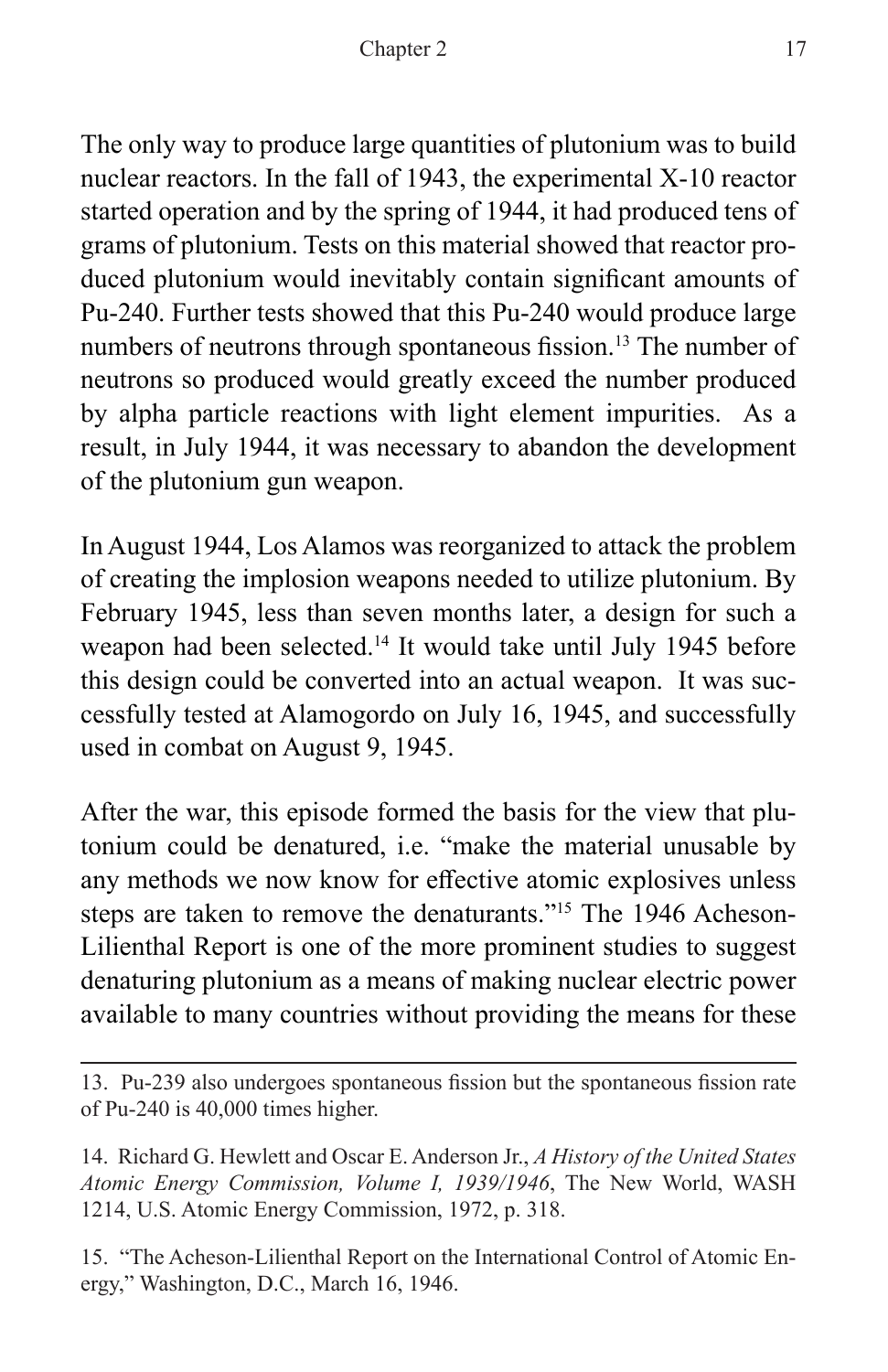countries to produce nuclear weapons. This report did not reveal what the denaturant might be but it did state that to remove the denaturant would require "complex installations," "a large effort," and "scientific and engineering skill of an appreciable order."

It was only with the release of the Manhattan Project history in 1961 that the problem with Pu-240 was officially made public.<sup>16</sup> Indeed, the history is divided into two parts, before and after Los Alamos was reorganized to deal with the Pu-240 problem. This revelation made clear that it was the predetonation of a nuclear weapon caused by spontaneous fission neutrons that formed the basis for the belief that plutonium could be denatured.

The 1950s and 1960s were a very lax time for nonproliferation. The United States exported large quantities of highly enriched uranium to a wide variety of countries even though there was no pretense that this material could be denatured. The United States also declassified and released large amounts of data on the PUREX reprocessing process, which is an effective means of extracting plutonium from spent fuel. The Chinese would later say that this release of information was a significant aid to their nuclear weapon program. India with the aid of a U.S. company would quickly build its own reprocessing plant and by 1965 had produced plutonium metal. $17$ 

Also in the 1950s and 1960s, Los Alamos apparently performed an analysis of the true effect of high plutonium spontaneous fission neutron production on the performance of a simple fission nuclear

<sup>16.</sup> David Hawkins, "Manhattan District History, Project Y, The Los Alamos Project, Volume I. Inception Until August 1945," LAMS-2532 (Vol. I), Los Alamos Scientific Laboratory, Los Alamos, New Mexico, written 1946, released December 1, 1961.

<sup>17.</sup> Shri N. Srinivasan, "Fuel Reprocessing-The Initial Years," IANCAS Bulletin, July 1998, p. 4, available from [http://www.igcar.gov.in/rpg/articles/N%20Sriniva](http://www.igcar.gov.in/rpg/articles/N%20Srinivasan%20on%20Reprocessing.pdf)[san%20on%20Reprocessing.pdf.](http://www.igcar.gov.in/rpg/articles/N%20Srinivasan%20on%20Reprocessing.pdf)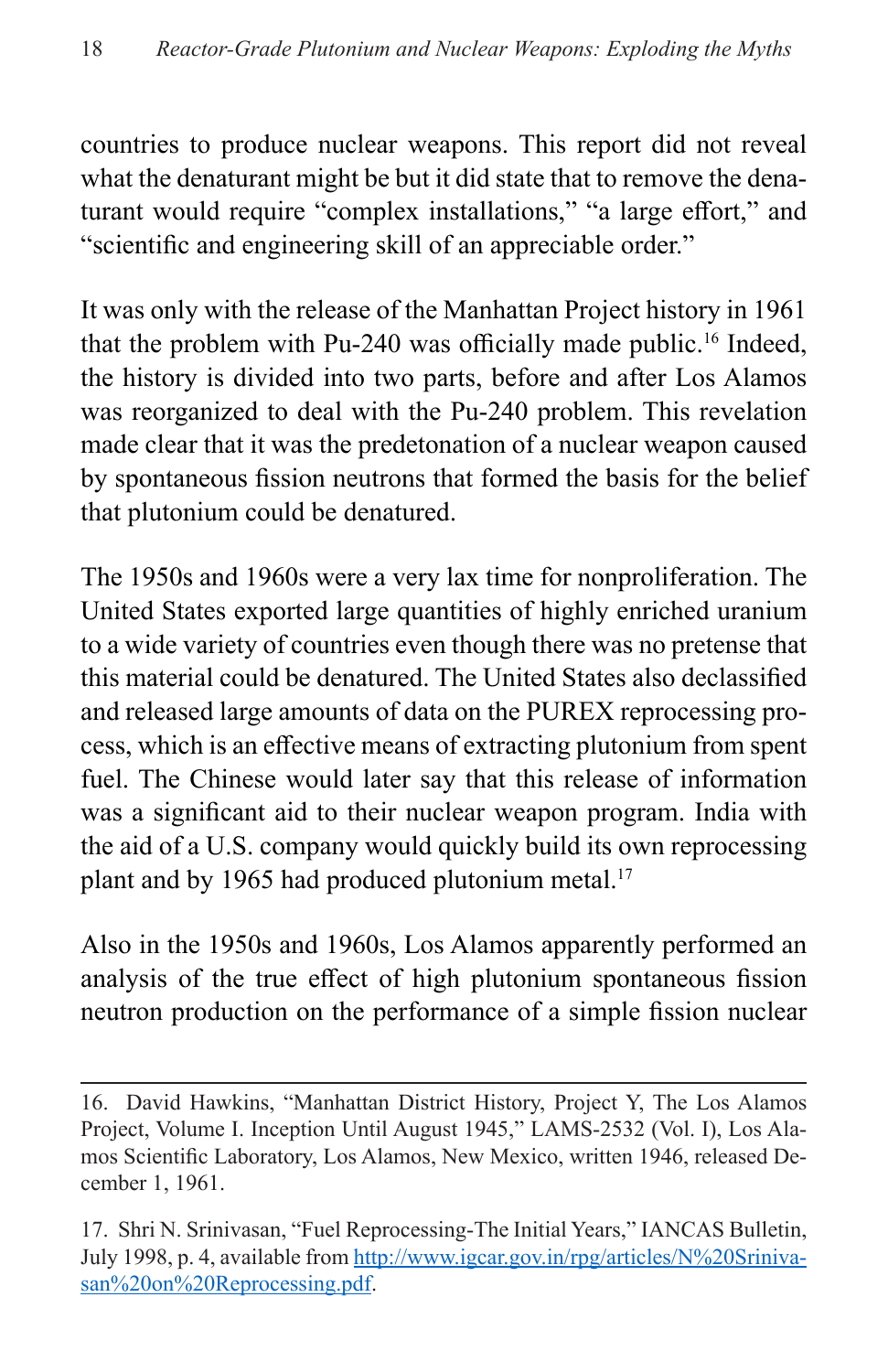weapon, i.e. can plutonium really be denatured? This included a 1962 nuclear test to help confirm the U.S. capability to predict the performance of nuclear weapons. The specific results of this analysis remain classified but in 1970 J. Carson Mark, the Director of the Theoretical Division at Los Alamos, hinted at the results:

> I would like to warn people concerned with such problems that the old notion that reactor-grade plutonium is incapable of producing nuclear explosionsor that plutonium could easily be rendered harmless by the addition of modest amounts of plutonium-240, or "denatured" as the phrase used to go-that these notions have been dangerously exaggerated.18

In the early 1970s, the ability to separate plutonium from spent nuclear power reactor fuel threatened to become widespread. In 1971, Japan purchased a reprocessing plant from France, which would start operation in 1981. In 1974, France agreed to sell Pakistan a reprocessing plant. It is now known that this purchase was part of Pakistan's nuclear weapon program. In 1975, West Germany concluded a nuclear deal with Brazil which included the sale of a reprocessing plant. In the meantime, India's 1974 "peaceful nuclear explosion" had significantly raised concerns about the dangers of separated plutonium.

Yet if plutonium could really be denatured, how dangerous were these sales? Mark had hinted that they were dangerous but otherwise the United States did not comment presumably because it considered the information classified. For example, the Manhattan Project history did not state the Pu-240 percentage that constituted weapon-grade plutonium.

<sup>18.</sup> J. Carson Mark, "Nuclear Weapon Technology," in B.T. Feld, T. Greenwood, G.W. Ratjens, and S. Weinberg (Eds.), *Impact of New Technologies on the Arms Race*, Cambridge: MIT Press, 1971.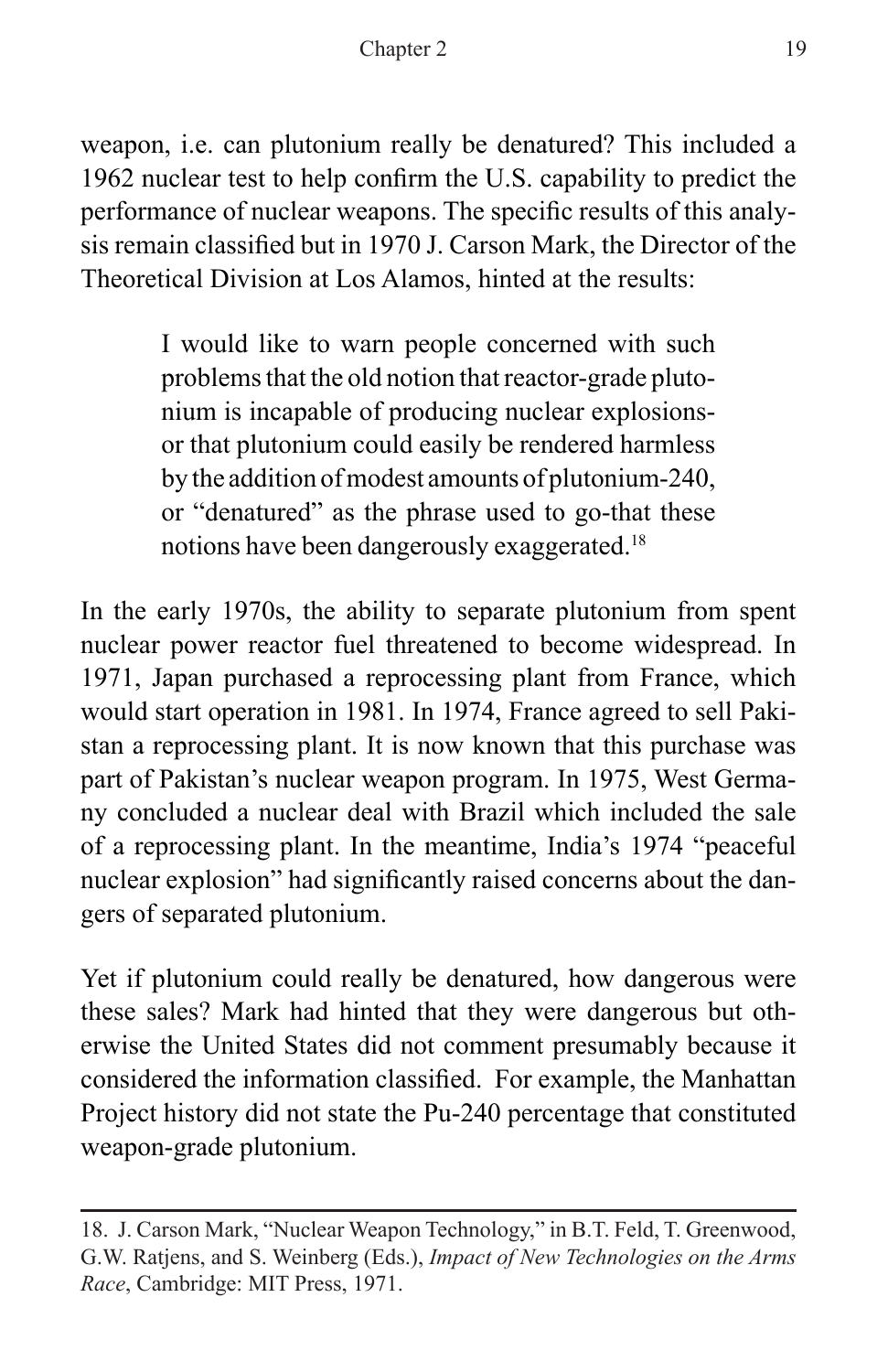The Germans defended their Brazil deal by claiming that weapongrade plutonium could contain no more than 2% Pu-240. The appendix contains a history of the Pu-240 content of U.S. weapon-grade plutonium. While the Pu-240 content of U.S. weapon-grade plutonium was just 2% between 1945 and 1949, it was increased to 3.8% in 1949, increased again to 5.5% in 1951 and was as high as almost 9% by 1954, though operational problems prevented the United States from producing plutonium with a Pu-240 content greater than 7.5%. It was only in 1959 that the current Pu-240 content of 6% was set for U.S. weapon-grade plutonium. Even though it was not officially known what the yield of a predonating nuclear weapon would be, the Germans among others claimed that they would not be effective nuclear weapons.

In September 1976, a research team at Pan Heuristics led by Albert Wohlstetter<sup>19</sup> discovered two declassified memos from 1945 that revealed the predetonation characteristics of the Nagasaki nuclear weapon.20 In particular, there is a lower limit on the yield of any predetonating weapon, which is referred to as the fizzle yield. This is the yield that would be produced if a stray neutron started the chain reaction just as the weapon became critical. One of these memos stated that for the Nagasaki weapon the minimum yield would be about one kiloton. Since the lethal area of a one kiloton nuclear weapon is about 30% of that of the 16 kiloton weapon that devastated Hiroshima, this yield can hardly be considered insignificant.

When the Energy Research and Development Agency (ERDA—the predecessor to the current Department of Energy) found out that

<sup>19.</sup> In addition to Albert Wohlstetter, the key persons involved in this discovery were Arthur Steiner and myself.

<sup>20.</sup> Albert Wohlstetter, "Spreading the Bomb without Quite Breaking the Rules," *Foreign Policy*, no. 25, Winter 1976-77, pp. 160-161, available from [http://](http://www.npolicy.org/userfiles/file/Nuclear%20Heuristics-Spreading%20the%20Bomb%20without%20Quite%20Breaking%20the%20Rules.pdf) [www.npolicy.org/userfiles/file/Nuclear%20Heuristics-Spreading%20the%20](http://www.npolicy.org/userfiles/file/Nuclear%20Heuristics-Spreading%20the%20Bomb%20without%20Quite%20Breaking%20the%20Rules.pdf) [Bomb%20without%20Quite%20Breaking%20the%20Rules.pdf](http://www.npolicy.org/userfiles/file/Nuclear%20Heuristics-Spreading%20the%20Bomb%20without%20Quite%20Breaking%20the%20Rules.pdf).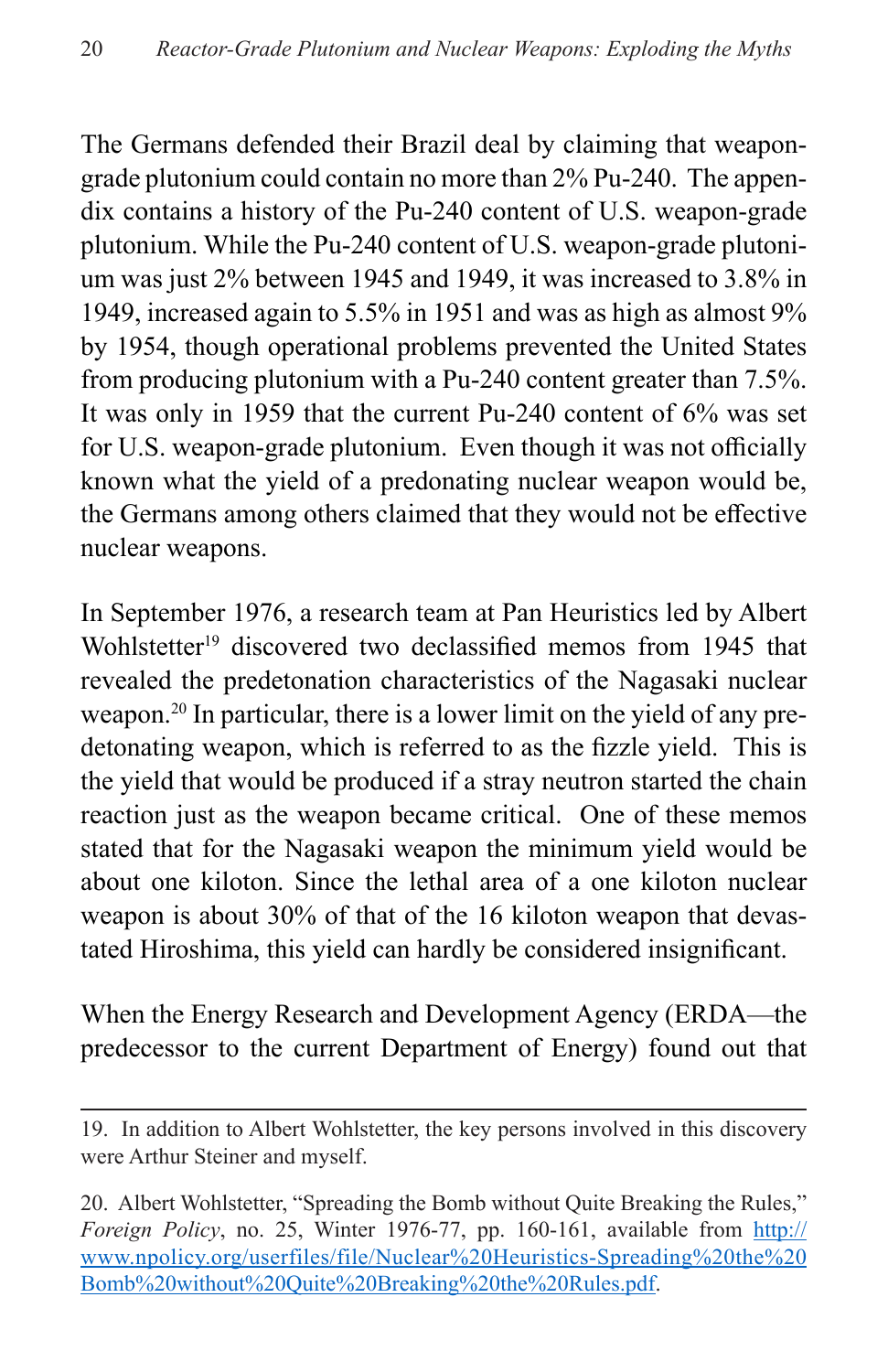Wohlstetter was going to publish the predetonation probabilities and yields of the Nagasaki weapon, its first impulse was to attempt to reclassify the information. When this was not possible, ERDA decided to preempt Wohlstetter. In mid-November 1976 Robert Selden of the Lawrence Livermore National Laboratory and J. Carson Mark gave a series of briefings explaining that reactorgrade plutonium can be used to produce nuclear weapons. The final slide of Selden's briefing said:

> All plutonium isotopes can be used directly in nuclear explosives. The concept of "denatured" plutonium (Pu which is not suitable for nuclear explosives) is fallacious. A high content of the Pu-240 isotope is a complication, but not a preventative.<sup>21</sup>

In July 1977 the Department of Energy revealed that in 1962 it had successfully tested a nuclear weapon using reactor-grade plutonium. In 1994 the Department of Energy released additional information regarding this test. Part of this information said:

> The test confirmed that reactor-grade plutonium could be used to make a nuclear explosive…The United States maintains an extensive nuclear test data base and predictive capabilities. This information, combined with the results of this low yield test, reveals that weapons can be constructed with reactor-grade plutonium.22

<sup>21.</sup> Robert W. Selden, "Reactor Plutonium and Nuclear Explosives," November 1976.

<sup>22. &</sup>quot;Additional Information Concerning Underground Nuclear Weapon Test of Reactor-Grade Plutonium," available from [https://www.osti.gov/opennet/forms.](https://www.osti.gov/opennet/forms.jsp?formurl=document/press/pc29.html) [jsp?formurl=document/press/pc29.html](https://www.osti.gov/opennet/forms.jsp?formurl=document/press/pc29.html).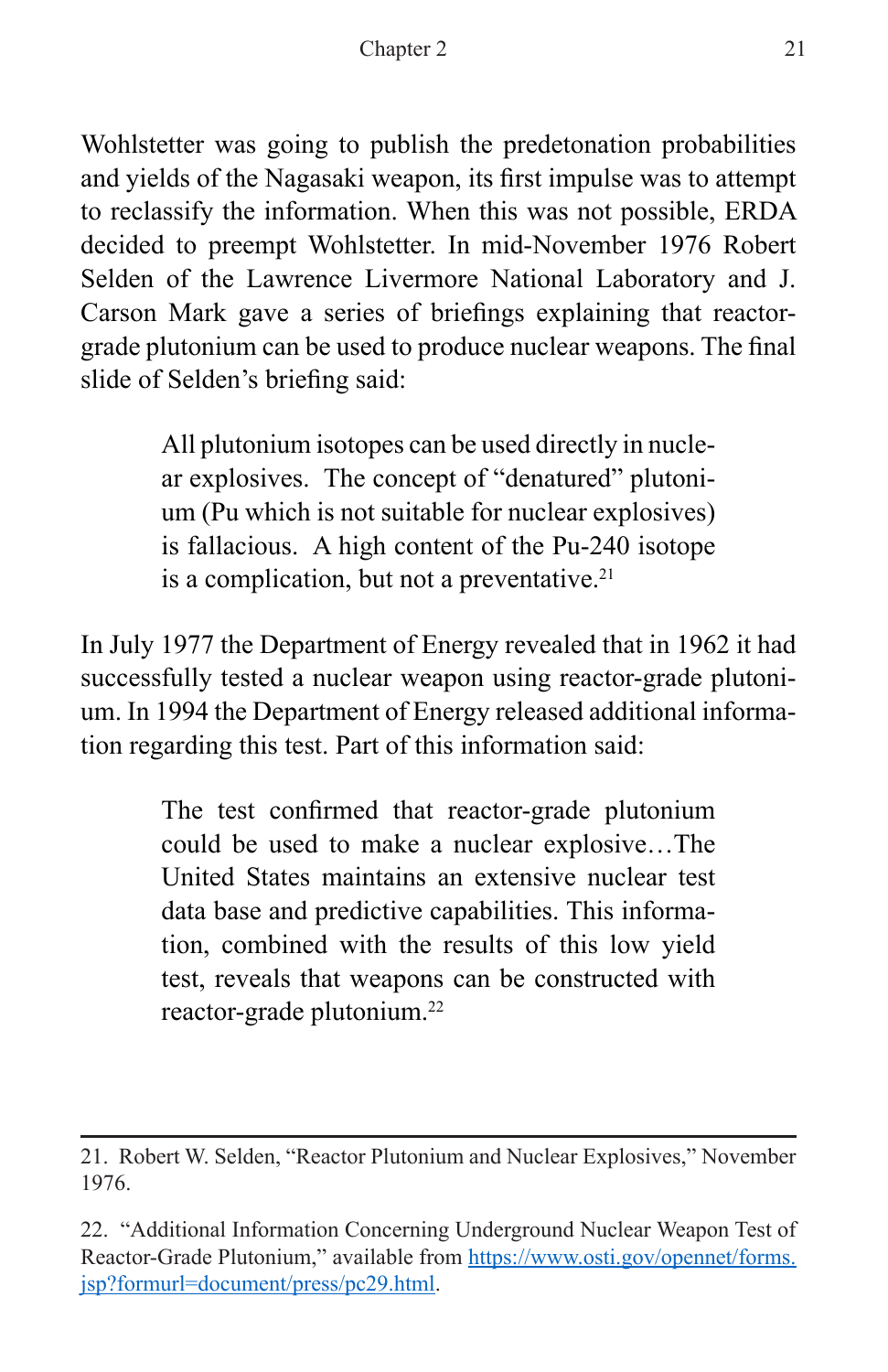The release of this information helped to increase pressure on West Germany and France and their sales of reprocessing plants to Brazil and Pakistan were never completed. Yet many in the nuclear industry refused to accept the full dangers of reactor-grade plutonium. As Japan's stockpile of plutonium continued to grow, Tokio Kanoh, director of Tokyo Electric Power said, "The general consensus seems to be that civil plutonium *can* make a bomb but it would be difficult to do and inefficient—like building a plane with iron."23 [Emphasis in original]

In 1980, there was a significant development. Instead of proposing that the spontaneous fission neutrons from Pu-240 could denature plutonium by causing a nuclear weapon to predetonate, an article in the journal *Nuclear Technology* suggested that Pu-238 could be used to denature plutonium by its heat.<sup>24</sup> The Pu-238 content of reactorgrade plutonium could be intentionally increased by spiking fuel with neptunium. It was not realized at the time that neptunium itself could be used to produce nuclear weapons. Though various schemes have been suggested over the years to increase the Pu-238 content of plutonium, none has ever been implemented.

In 1990, J. Carson Mark, now working for the Nuclear Control Institute, used the declassified 1945 memos published by Wohlstetter to quantify the yield distribution for a weapon of the Trinity/Nagasaki design given various levels of spontaneous fission neutron production in the plutonium.25 Mark expanded on this work in 1993 and

<sup>23. &</sup>quot;Pu—an element of concern in Japan," *Nuclear Engineering International*, July 1993.

<sup>24.</sup> P. Wydler et al., "A Uranium-Plutonium-Neptunium Fuel Cycle to Produce Isotopically Denatured Plutonium," *Nuclear Technology* 49, no. 1, June 1980.

<sup>25.</sup> J. Carson Mark, "Reactor-Grade Plutonium's Explosive Properties," *Nuclear Control Institute*, August 1990.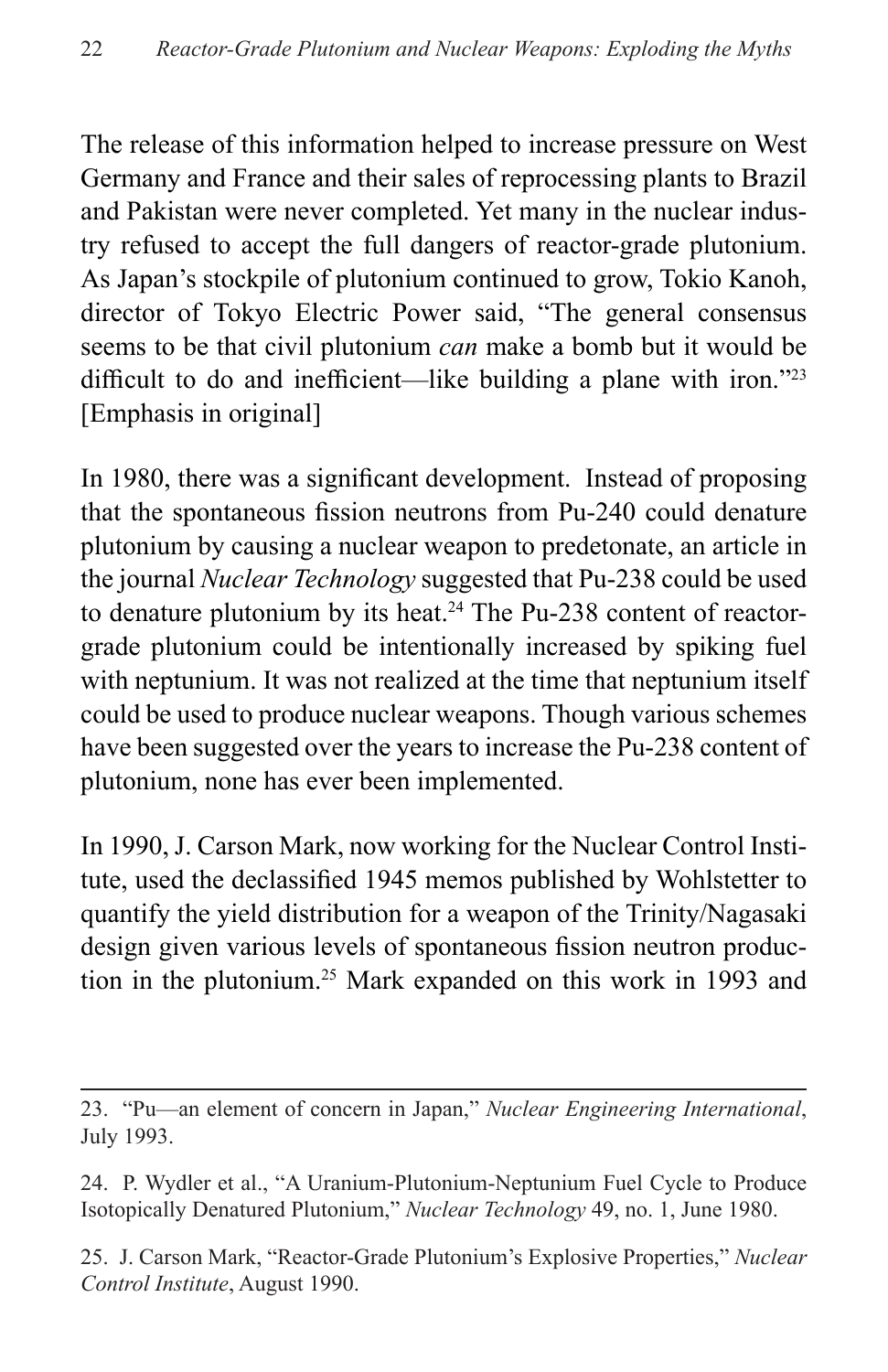added a discussion of the problem of the plutonium's heat output.26 Mark considered this problem easily solved by using an aluminum "thermal bridge."

In 1994, the National Academy of Sciences published a book written by experts such as Richard Garwin, Michael May, Wolfgang Paknofsky, and John Holdren, which contained a discussion of reactor-grade plutonium.27 This work reaffirmed that the yield of the Nagasaki weapon even with reactor-grade plutonium would be at least "on the order of one or a few kilotons." It refers to classified work that suggested that "With a more sophisticated design [than Nagasaki], weapons could be built with reactor-grade plutonium that would be assured of having higher yields." It also stated that another way of dealing with the higher heat of reactor-grade plutonium would be "delaying assembly of the device until a few minutes before it is to be used."

In 2004, former U.S. nuclear weapon designer Harmon Hubbard expanded Mark's 1993 analysis of the yield distribution of Nagasaki weapons using reactor-grade plutonium.<sup>28</sup> He calibrated Mark's analysis by providing the actual neutron output of the Nagasaki plutonium and extended the analysis to weapons that had superior performance compared to that of the Nagasaki weapon. This work showed that even when a weapon predetonates, there is a significant probability that the yield will be considerably higher than just

28. Victor Gilinsky, Marvin Miller and Harmon Hubbard, "A Fresh Examination of the Proliferation Dangers of Light Water Reactors," *The Nonproliferation Policy Education Center*, October 22, 2004.

<sup>26.</sup> J. Carson Mark, "Explosive Properties of Reactor-Grade Plutonium," *Science and Global Security* 4, 1993, available from [http://scienceandglobalsecu](http://scienceandglobalsecurity.org/archive/sgs04mark.pdf)[rity.org/archive/sgs04mark.pdf](http://scienceandglobalsecurity.org/archive/sgs04mark.pdf).

<sup>27.</sup> *Management and Disposition of Excess Weapons Plutonium*, Committee on International Security and Arms Control, National Academy of Sciences, 1994, pp. 32-33.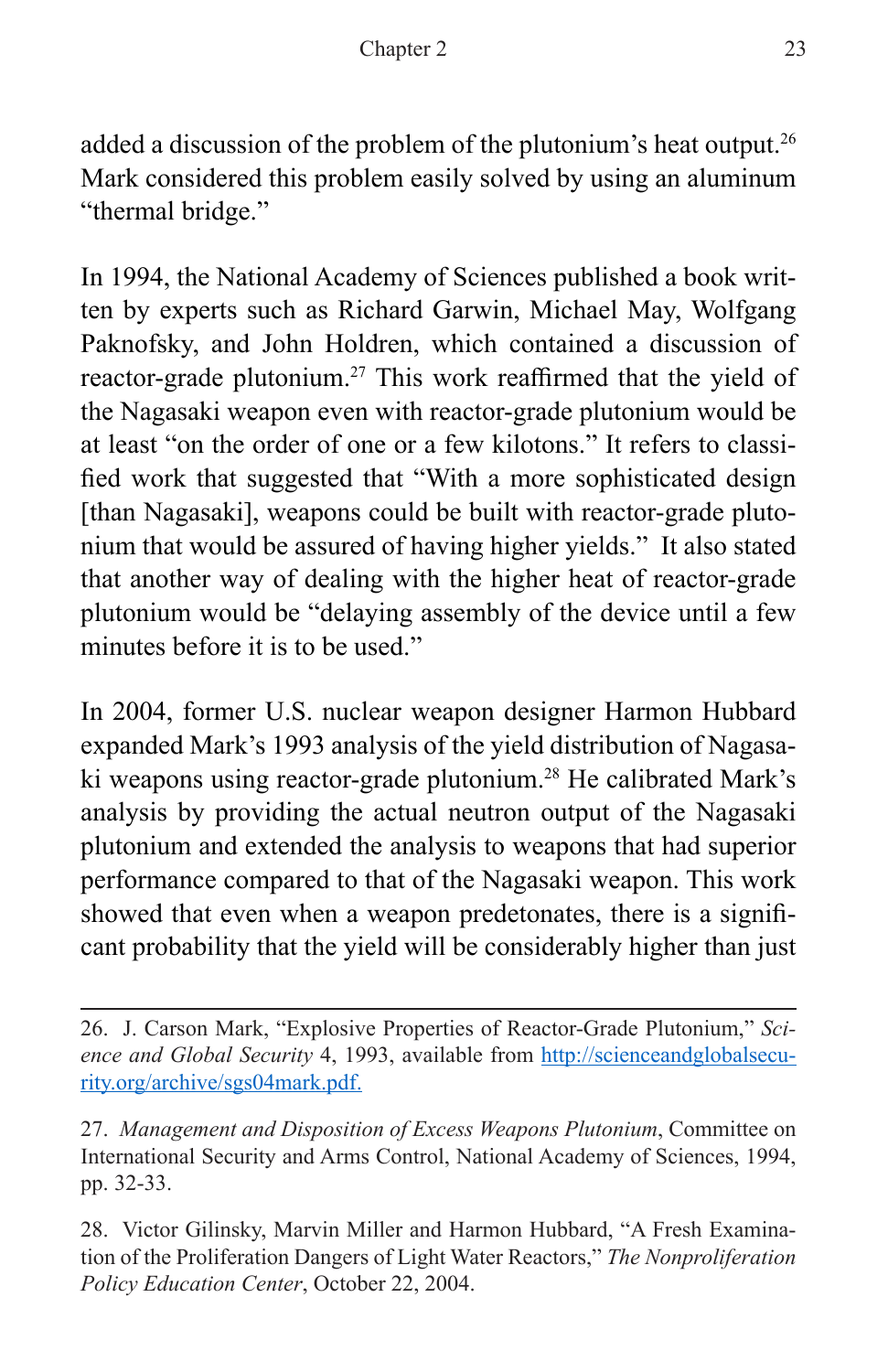the fizzle yield and that higher yields could be expected from superior weapon technology.

Though the work of Mark, the National Academy of Sciences, and Hubbard would seem to have settled the matter of the weapon usability of reactor-grade plutonium, many in the nuclear industry continued to believe otherwise. In 2002, Bruno Pellaud, former deputy director general of the International Atomic Energy Agency (IAEA), claimed that reactor-grade plutonium with high Pu-240 content was so benign that IAEA safeguards on such material should be relaxed.<sup>29</sup> He falsely claimed that the Pu-240 content of the U.S. 1962 test was only 12%. In 2013, I showed that the Pu-240 content was actually in the range of 20% to 23%.<sup>30</sup>

Pellaud also made a common argument that while one could produce some sort of nuclear explosion from reactor-grade plutonium, this is just a technicality. The difficulties of actually using reactor-grade plutonium are so great that no country would ever do so. The IAEA, in fact, has not changed the way in which it safeguards reactor-grade plutonium.

In 2011 Gunter Kessler published a book which contains several chapters on reactor-grade plutonium.<sup>31</sup> Kessler claims that reactorgrade plutonium produced in light water reactors contains sufficient Pu-238 to prevent its use in what Kessler calls "hypothetical nuclear explosive devices." Kessler's analysis is restricted to just Nagasaki type weapons with very large plutonium cores and he does not

29. Bruno Pellaud, "Proliferation aspects of plutonium recycling," *Journal of the Institute of Nuclear Material Management*, Fall 2002.

30. Gregory S. Jones, "What was the Pu-240 Content of the Plutonium Used in the U.S. 1962 Nuclear Test of Reactor-Grade Plutonium?" May 6, 2013, available from <http://www.npolicy.org/article.php?aid=1212&rid=3>.

31. G. Kessler, *Proliferation-Proof Uranium/Plutonium Fuel Cycles*, KIT Scientific Publishing, 2011.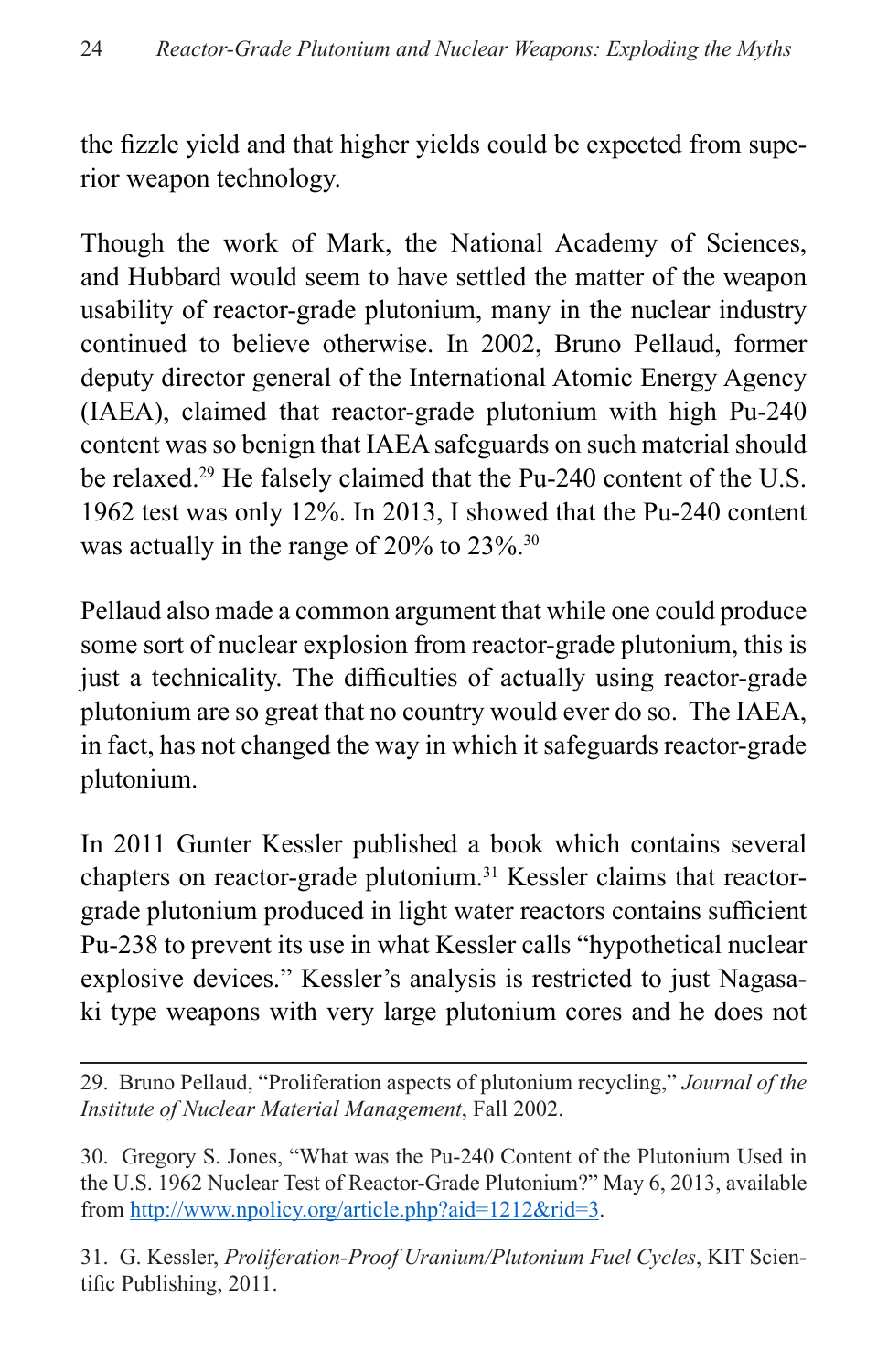discuss more advanced but still quite primitive weapons that the United States deployed in the late 1940s which used levitation and in-flight insertion. Kessler also greatly exaggerates the predetonation probability of reactor-grade plutonium even in a Nagasaki type weapon.

These arguments have become quite common and are repeated by the World Nuclear Association and sources such as Wikipedia. The persistence of these arguments has led me to undertake the writing of this book. In later chapters, I will discuss in further detail the issues raised by Pellaud, Kessler, and others.

Note that the problem of the predetonation of nuclear weapons applies only to unboosted nuclear weapons, which are typically the type of weapon that a country first develops. Later in nuclear weapon development programs, countries develop boosted nuclear weapons.32 Boosted nuclear weapons use hollow cores of nuclear material. Just before detonation a tritium/deuterium gas mixture is inserted into this hollow space. The detonation of the weapon causes a fusion reaction. The energy output from this fusion reaction is small but by releasing large numbers of high energy neutrons, the reaction significantly increases the efficiency of the fission reactions in the weapon. Further, as the British have pointed out, boosted fission weapons are "immune" to predetonation.<sup>33</sup> Boosted weapons would produce the same yield whether they were manufactured from weapon-grade plutonium or reactor-grade plutonium. This issue is discussed further in chapter four.

<sup>32.</sup> Gregory S. Jones, "The Role of Boosting in Nuclear Weapons Programs," July 25, 2017, available from [http://nebula.wsimg.com/ccbc92a7e380925d944](http://nebula.wsimg.com/ccbc92a7e380925d944880521d489ea5?AccessKeyId=40C80D0B51471CD86975&disposition=0&alloworigin=1) [880521d489ea5?AccessKeyId=40C80D0B51471CD86975&disposition=0&all](http://nebula.wsimg.com/ccbc92a7e380925d944880521d489ea5?AccessKeyId=40C80D0B51471CD86975&disposition=0&alloworigin=1) [oworigin=1.](http://nebula.wsimg.com/ccbc92a7e380925d944880521d489ea5?AccessKeyId=40C80D0B51471CD86975&disposition=0&alloworigin=1)

<sup>33.</sup> Lorna Arnold, *Britain and the H-Bomb*, UK Ministry of Defense, Palgrave, 2001.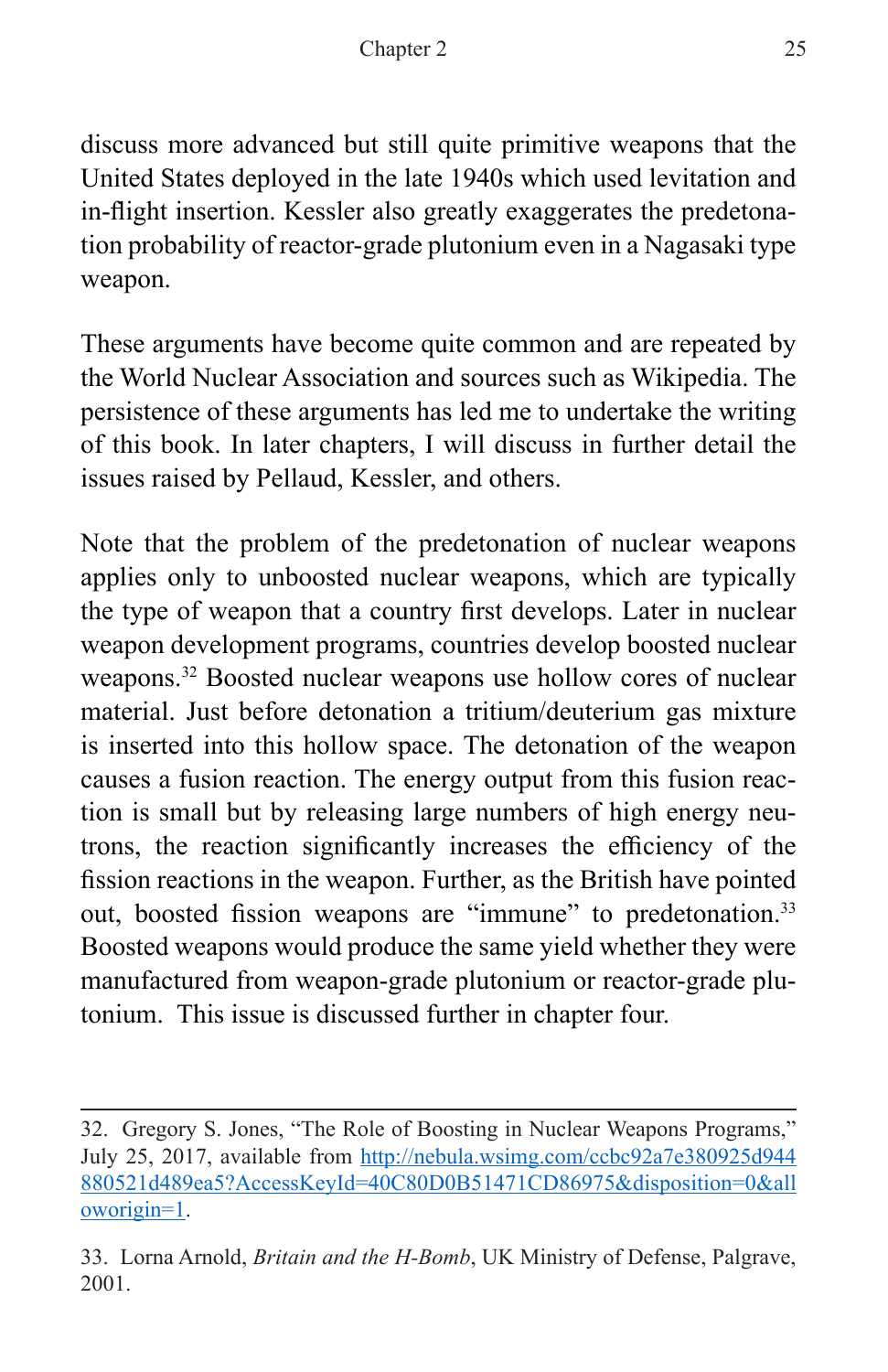## *Plutonium Recycle: Why Does the Nuclear Industry Downplay the Dangers of Reactor-Grade Plutonium?*

Given extensive authoritative expert analysis as well as official statements by both the U.S. and UK governments regarding the dangers of reactor-grade plutonium, one might wonder why so many in the nuclear industry are so keen to downplay its dangers. The answer is that the nuclear industry has been obsessed with the concept of reprocessing the spent fuel of nuclear power reactors to recover plutonium which would then be used to create more power reactor fuel, i.e. plutonium recycling. The long-term goal of this plutonium recycling is the development and commercial use of breeder reactors. The nuclear industry has maintained this obsession even though even it admits that plutonium recycling has always been uneconomical and commercial breeder reactor are at least 30 years away, even though they have already been delayed by over 35 years. Some countries such as the United States and UK no longer plan to develop breeder reactors.

During World War II the first nuclear reactors were designed to produce plutonium. It was recognized that if these reactors were modified to increase the temperature of the coolant, then useful amounts of electricity could be generated. The problem was that at the time very little uranium was known to exist in concentrations that could be economically mined. What is worse, nuclear power reactors whose design was derived from plutonium production reactors, as well as the lighter water power reactors which are in widespread use today, obtain their energy from mainly the U-235 in the uranium. But uranium is only 0.7% U-235 (U-238 makes up 99.3%) and with the known uranium resources of the time, nuclear power's contribution to energy production could not be large.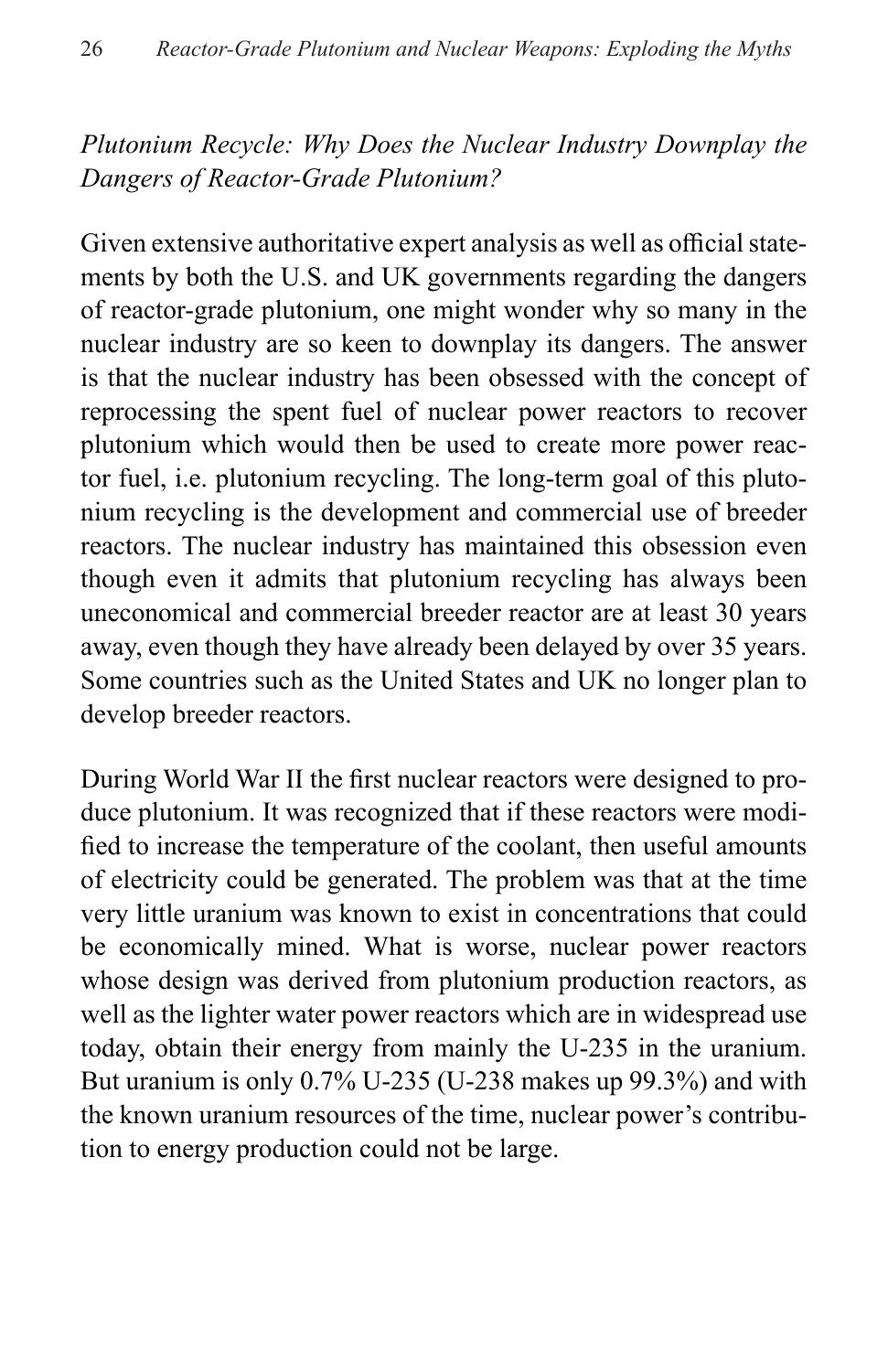In the early 1950s, the solution to this problem was believed to be the fast breeder reactor. Current light water reactors convert some U-238 into plutonium but these reactors produce less plutonium than they consume U-235. However, reactors can be designed that use plutonium fuel and as they operate, actually convert more U-238 to plutonium than is consumed in the process. These breeder reactors are of a significantly different design than that of current nuclear power reactors and in particular use liquid metallic sodium as the coolant. Since this coolant does not slow the neutrons produced by the reactor's operation, they are known as fast reactors. By "breeding" more plutonium than is consumed, this type of reactor has the potential to utilize a large fraction of the U-238 contained in uranium and potentially increase the amount of energy extracted from uranium by roughly one hundred fold.

Therefore, for most in the nuclear industry it was a given that the spent fuel would need to be reprocessed and the plutonium extracted. However, not all countries believed this to be true, particularly Canada, which operates natural uranium fueled heavy water reactors. The spent fuel from these reactors contains plutonium at a significantly lower concentration than does spent light water reactor fuel and unlike this latter fuel, the residual uranium is not worth recovering. Therefore, the economics of reprocessing and recycling are significantly worse for Canadian heavy water reactors than for light water reactors. As a result, the Canadians, from the beginning of their nuclear power program in the 1960s, planned to dispose of the spent fuel without recovering the plutonium.

The state of nuclear industry thinking regarding reprocessing and plutonium recycling can be found in an introductory lecture included in a course on reprocessing in Norway in 1967.<sup>34</sup>

<sup>34.</sup> B. Gaudernack, "Introductory Lecture," *Kjeller Report: Reprocessing of Fuel from Present and Future Power Reactors*, Advanced Course Organized by the Netherlands'-Norway Reactor School, Institutt for Atomenergi, Kjeller, Nor-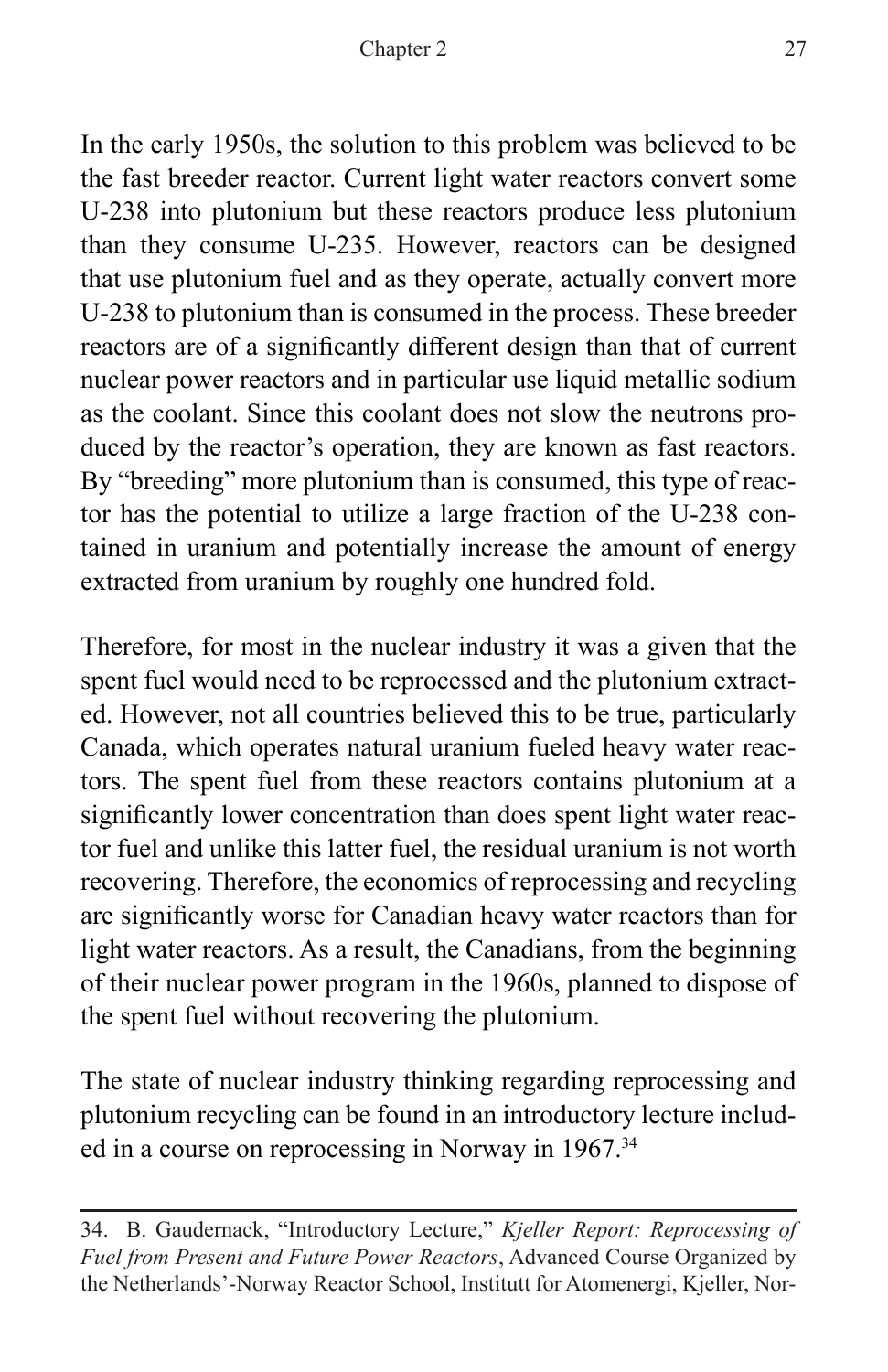Some years ago an argument was often heard (notably, and repeatedly, from certain Canadian quarters) stating that reprocessing and recycling of power reactor fuels actually was unnecessary and uneconomic. Naturally, all this arguing in favour of the "throw-away cycle" was a bit worrying for people who had engaged themselves in the reprocessing field. Would it be better, perhaps, to look around for a new job? The latest developments have convinced us, however, that there is no need for worrying. A large proportion of the power reactors to come will use fuel requiring reprocessing. And of course, in the case of the fast breeder (or any other breeder reactor) the success of the concept will depend entirely upon a satisfactory fuel cycle, including a successful reprocessing step.

It is clear that almost all nuclear power reactor fuel was expected to be reprocessed and the plutonium recovered. The Canadian view that such reprocessing was unnecessary was seen as almost heretical. This lecture also illustrates the conflict-of-interest of many nuclear experts, as their jobs depended on reprocessing going forward.

But the driving factor behind these plans for reprocessing and the breeder reactor was the belief that supplies of uranium were not very large. However, the only reason that world reserves of uranium were so low in the 1940s and early 1950s is that no one had tried very hard to look for uranium since before the nuclear age there was no need to. In the 1950s, the United States used a price incentive program and provided technical information to spur uranium exploration in the United States and large amounts of uranium were discovered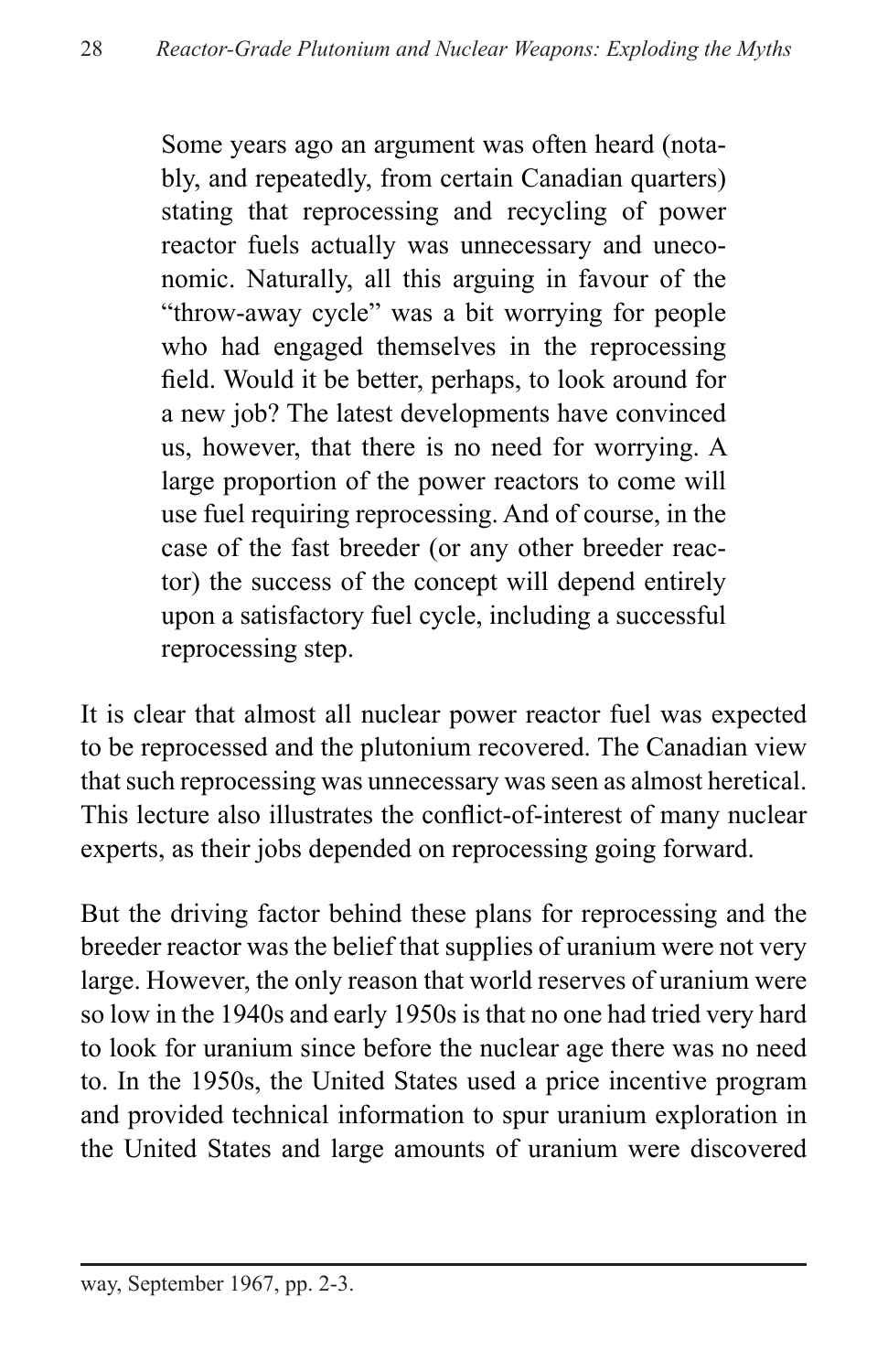in the Western United States.<sup>35</sup> That higher uranium prices would lead to an increase in uranium supplies is a lesson that the nuclear industry has repeatedly failed to learn.

Nevertheless, in the 1960s and 70s there was a concern that while there were sufficient uranium resources for the moment, all of the best uranium deposits had already been discovered and that a uranium shortage would occur in the near future. The concern over a uranium shortage was greatly exacerbated by large overestimates in the demand for nuclear generating capacity. In 1974, it was estimated that in 20 years uranium production would have to increase nine fold.36 It was thought that the breeder reactor would be the long-term solution to this problem. In 1974, the U.S. Atomic Energy Commission estimated that today there would be almost 2,000 gigawatts of breeder reactors in the United States alone.<sup>37</sup>

In reality, though uranium production nearly doubled by the early 1980s, it declined in the 1990s to levels about the same as those in the 1970s, as the demand for nuclear power was far less than forecast. Even today, over 40 years later, uranium production is less than double what it was in 1974. The current total electricity generating capacity in the United States is less than 1,100 gigawatts, of which only about 100 gigawatts are nuclear. The total world nuclear generating capacity is only 348 gigawatts. There are no commercial breeder reactors operating anywhere in the world.

<sup>35.</sup> Robert D. Nininger, *Minerals for Atomic Energy*, D. Van Nostrand Company, Inc., 1954.

<sup>36.</sup> R.D. Nininger, "The World Uranium Supply Challenge—an Appraisal," *Formation of Uranium Ore Deposits, Proceedings of a Symposium*, IAEA, Vienna, 1974.

<sup>37.</sup> Albert Wohlstetter, Gregory Jones, and Roberta Wohlstetter, "Towards a New Consensus on Nuclear Technology, Volume I, Why the Rules Need Changing," Pan Heuristics, PH-78-04-832-33, July 6, 1979, p. 16, available from [http://](http://www.npolicy.org/files/19790706-TowardsANewConsensus-Vol01.pdf) [www.npolicy.org/files/19790706-TowardsANewConsensus-Vol01.pdf](http://www.npolicy.org/files/19790706-TowardsANewConsensus-Vol01.pdf).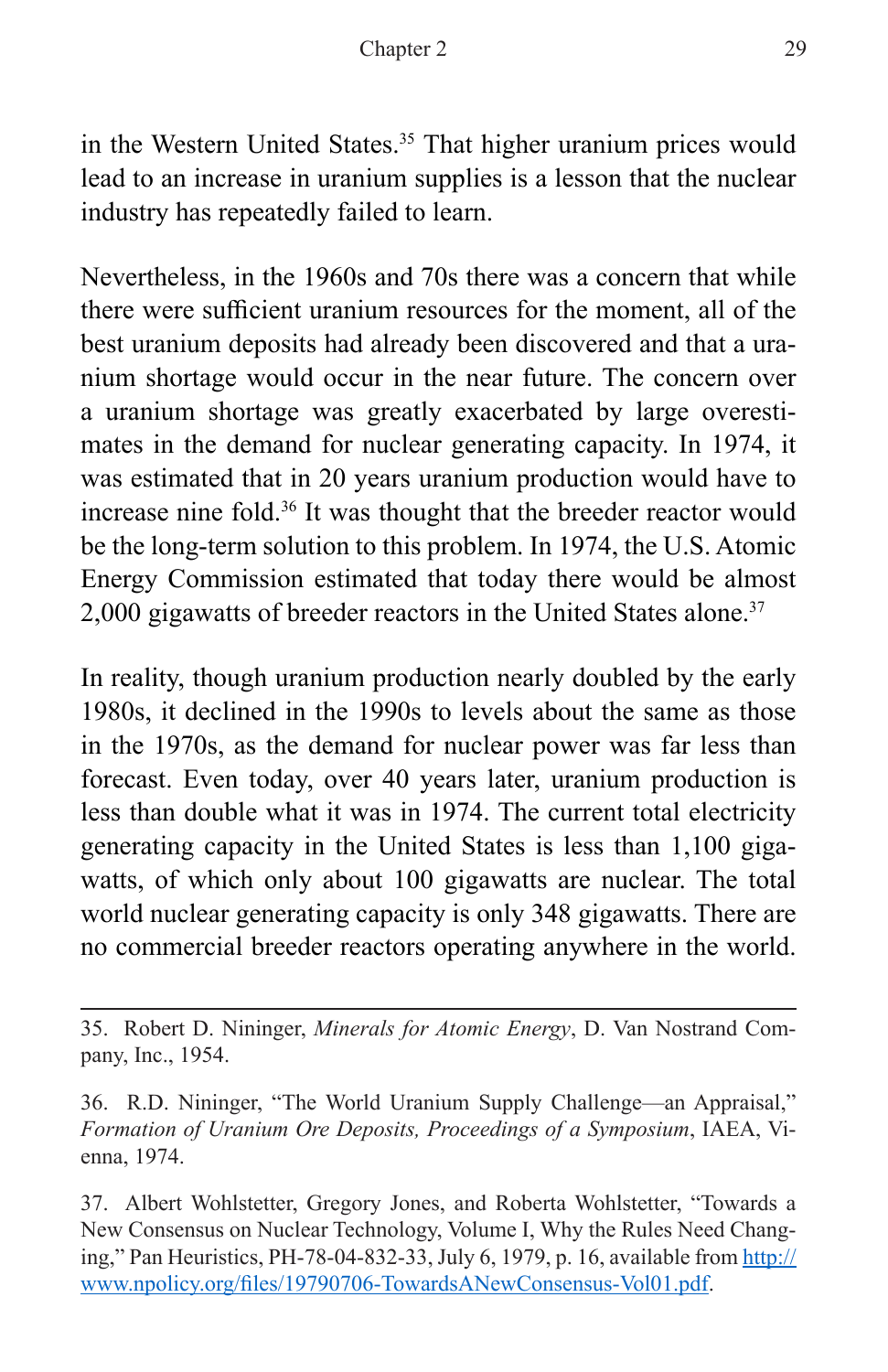New deposits of uranium were discovered in Canada and Australia which are richer than any that were known in the 1970s. The end of the Cold War led to the worldwide marketing of the uranium resources of the former Soviet Union.

The actual development of breeder reactors proved more difficult than hoped and the predicted date for when the first commercial breeder reactor would start operation kept moving further into the future instead of getting closer as time passed. To find a use for the plutonium recovered by reprocessing in the interim it was decided in the middle 1970s to recycle the plutonium into light water reactors. There were several problems with this idea. First, the amount of plutonium produced by a light water reactor is not sufficient to provide all of the fuel for the reactor, i.e. it is not a breeder reactor. Second, the control rods of a light water reactor were designed for uranium fuel and are insufficient for a full core of plutonium fuel. Third, unlike a breeder reactor where all of the plutonium isotopes are fissionable, in a light water reactor only two of the five plutonium isotopes can be readily fissioned, Pu-239 and Pu-241. Therefore it will take more plutonium than U-235 to make proper fuel. Fourth, when the plutonium is recycled repeatedly, more and more of the Pu-239 and Pu-241 will be burned out, so that after a number of recycles, the plutonium will become unusable.

To deal with these problems the plan was to use a self-generating plutonium recycle. The plutonium recovered from a light water reactor would be mixed with natural uranium and manufactured into fuel. Since both the plutonium and uranium would be in oxide form, the fuel is called mixed oxide fuel or MOX. This would be sufficient to provide about one-third of the fuel for the reactor with the other two-thirds being uranium fuel. The plutonium recovered from the MOX would be degraded by the burnout of Pu-239 and Pu-241 but it would be mixed together with the plutonium recovered from the uranium fuel in the other part of the reactor. After several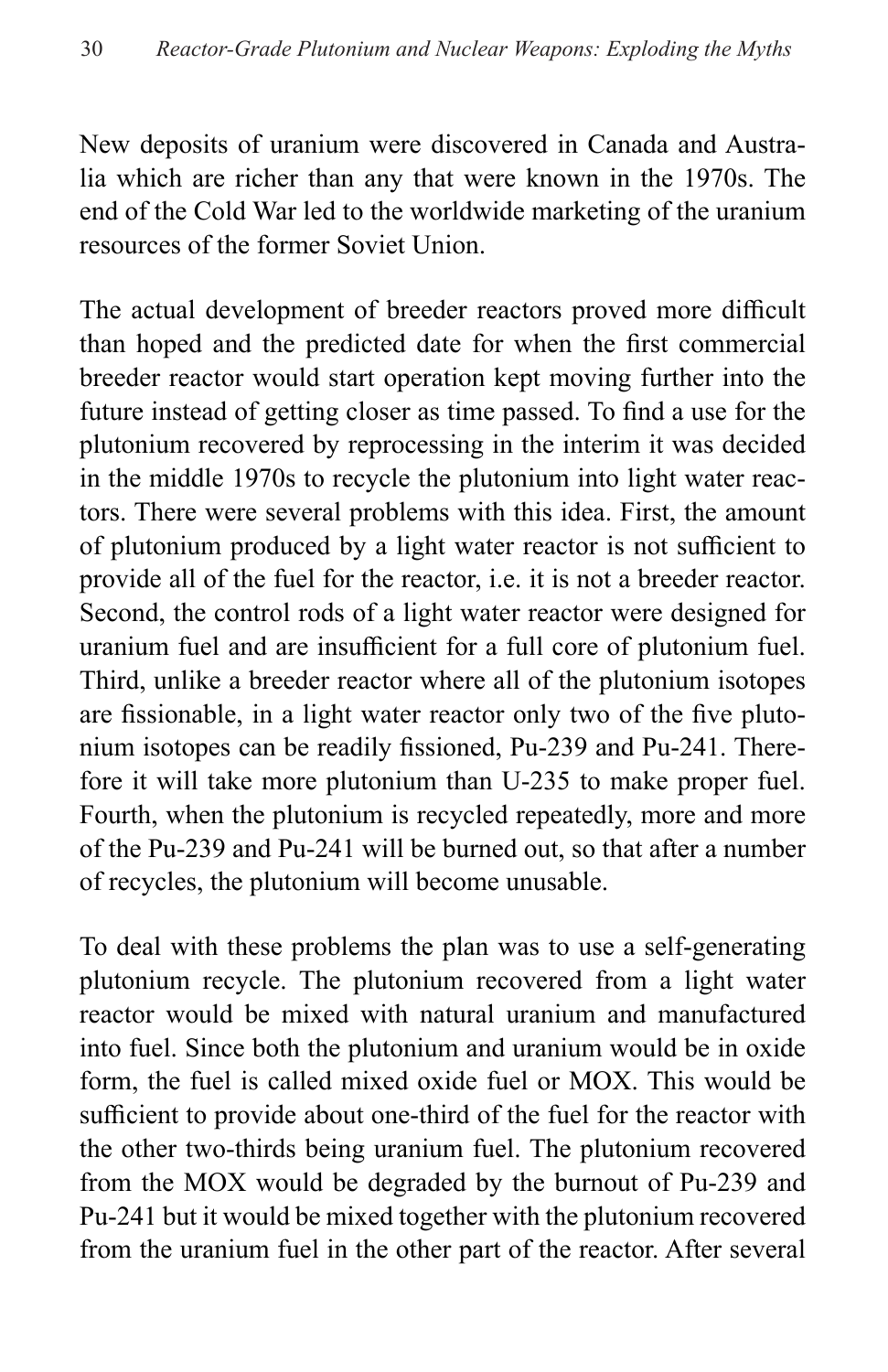such recycles the plutonium degradation would cease as the burnout of Pu-239 and Pu-241 in the MOX would be compensated by the Pu-239 and Pu-241 produced in the uranium fuel.

Another reason for promoting reprocessing and plutonium recycling was the claim that it would help reduce the amount of nuclear waste. But the purported reduction in waste produced by reprocessing was simply a matter of definition. The recovered plutonium and uranium would no longer be considered to be waste. Therefore, according to the nuclear industry, the comparison was between spent fuel as waste which contained plutonium, uranium, other actinides, and fission products and reprocessing waste which contained only the other actinides and fission products.

This incomplete analysis ignored the question of what would ultimately happen to the plutonium and what actual waste would be. Plutonium recycling via the self-generating recycle would generate a substantial increase in americium and curium in the waste. The heat generated by these elements would cause the waste to take up more space in a nuclear waste repository than would the unreprocessed spent fuel. Further, the act of reprocessing and fabricating MOX fuel would contaminate many items, which would also have to be disposed of as nuclear waste. Therefore, reprocessing would actually make the problem of nuclear waste worse, not better. The U.S. government presented my analysis of this issue to various foreign representatives in 1977.38

The United States abandoned reprocessing of spent power reactor fuel in 1977 but many other countries continued with reprocessing programs. Indeed, a number of countries required by law that spent

<sup>38.</sup> Albert Wohlstetter, Gregory Jones, and Roberta Wohlstetter, "Towards a New Consensus on Nuclear Technology, Volume I, Why the Rules Need Changing," Pan Heuristics, PH-78-04-832-33, July 6, 1979, Appendix B, available from <http://www.npolicy.org/files/19790706-TowardsANewConsensus-Vol01.pdf>*.*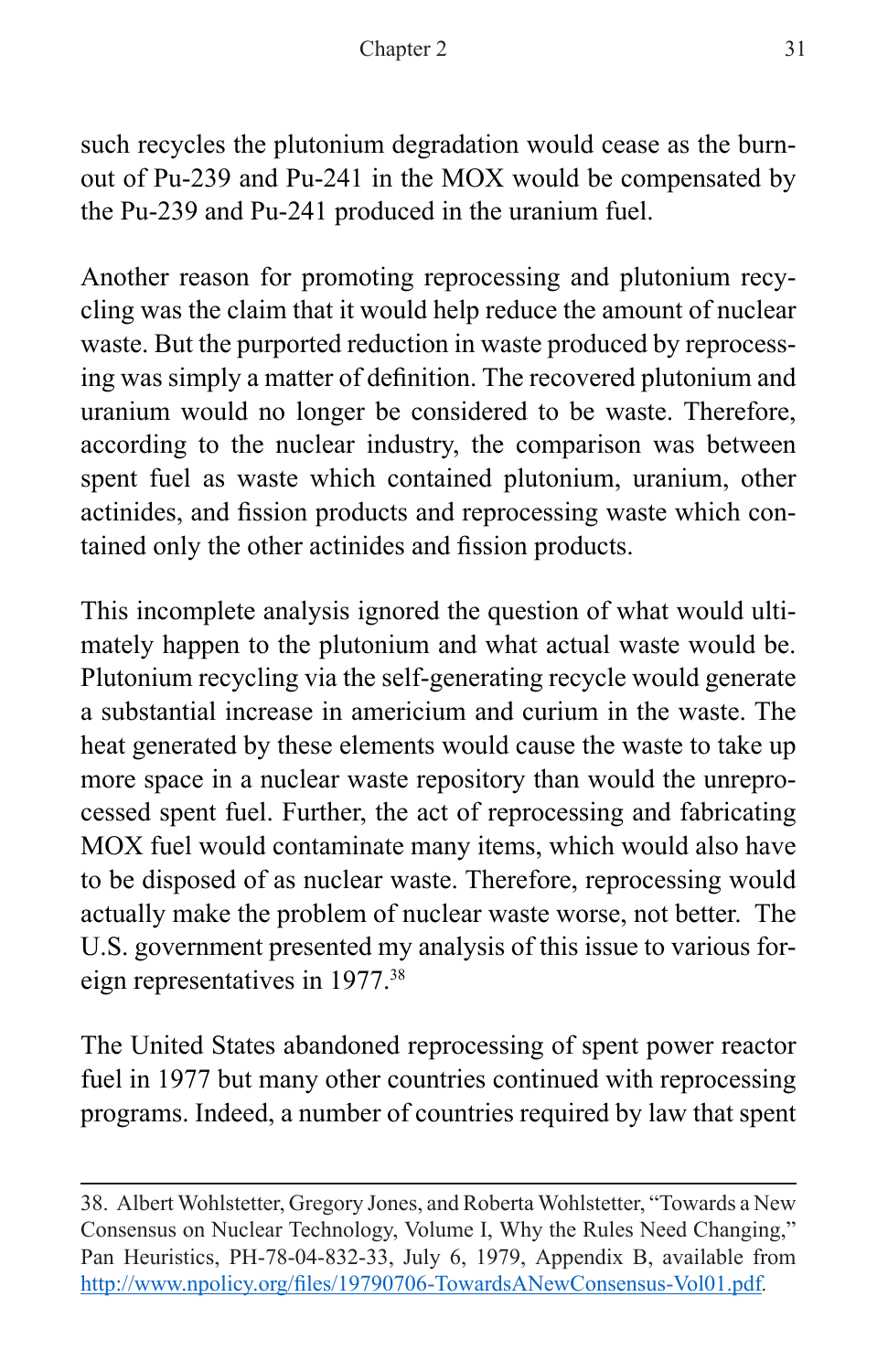power reactor fuel be reprocessed because of the purported nuclear waste benefits.

Another important issue was whether reprocessing made economic sense. The nuclear industry had claimed that MOX fuel would be a money saver. However, analysis by Vince Taylor, a researcher at Pan Heuristics, found that the nuclear industry had significantly underestimated the costs of reprocessing and that reprocessing and recycling of plutonium would be uneconomical.39 Eventually it became apparent that if anything Taylor had underestimated the costs and reprocessing was even more uneconomical than he had estimated. This result was reinforced by the much lower than anticipated uranium demand which resulted in continued low uranium prices.

Further, it turned out that simply converting the plutonium into MOX fuel was very expensive and that even if one treated the cost of reprocessing as a sunk cost, i.e. the separated plutonium was free, MOX fuel was not economical. Due to unfavorable economics, a number of countries rescinded the requirement that spent nuclear power reactor fuel be reprocessed and utilities wherever possible tried to avoid using MOX fuel.

The uneconomical nature of MOX fuel meant there was little demand and as a result stockpiles of separated civil plutonium became quite large—reaching 87 metric tons worldwide by 1992. A concerned International Atomic Energy Agency (IAEA) held a conference in 1993.40 At this conference, the IAEA predicted that by the year 2000

<sup>39.</sup> Albert Wohlstetter, Thomas A. Brown, Gregory Jones, David C. McGarvey, Henry Rowen, Vince Taylor and Robert Wohlstetter, *Swords from Plowshares: The Military Potential of Civilian Nuclear Energy*, Chicago: The University of Chicago Press, 1979, Chapter IV.

<sup>40. &</sup>quot;Problems concerning the accumulation of separated plutonium," IAEA-TECDOC-765, IAEA, Vienna, 1994, available from [http://www.iaea.org/inis/col](http://www.iaea.org/inis/collection/NCLCollectionStore/_Public/26/009/26009629.pdf)[lection/NCLCollectionStore/\\_Public/26/009/26009629.pdf](http://www.iaea.org/inis/collection/NCLCollectionStore/_Public/26/009/26009629.pdf).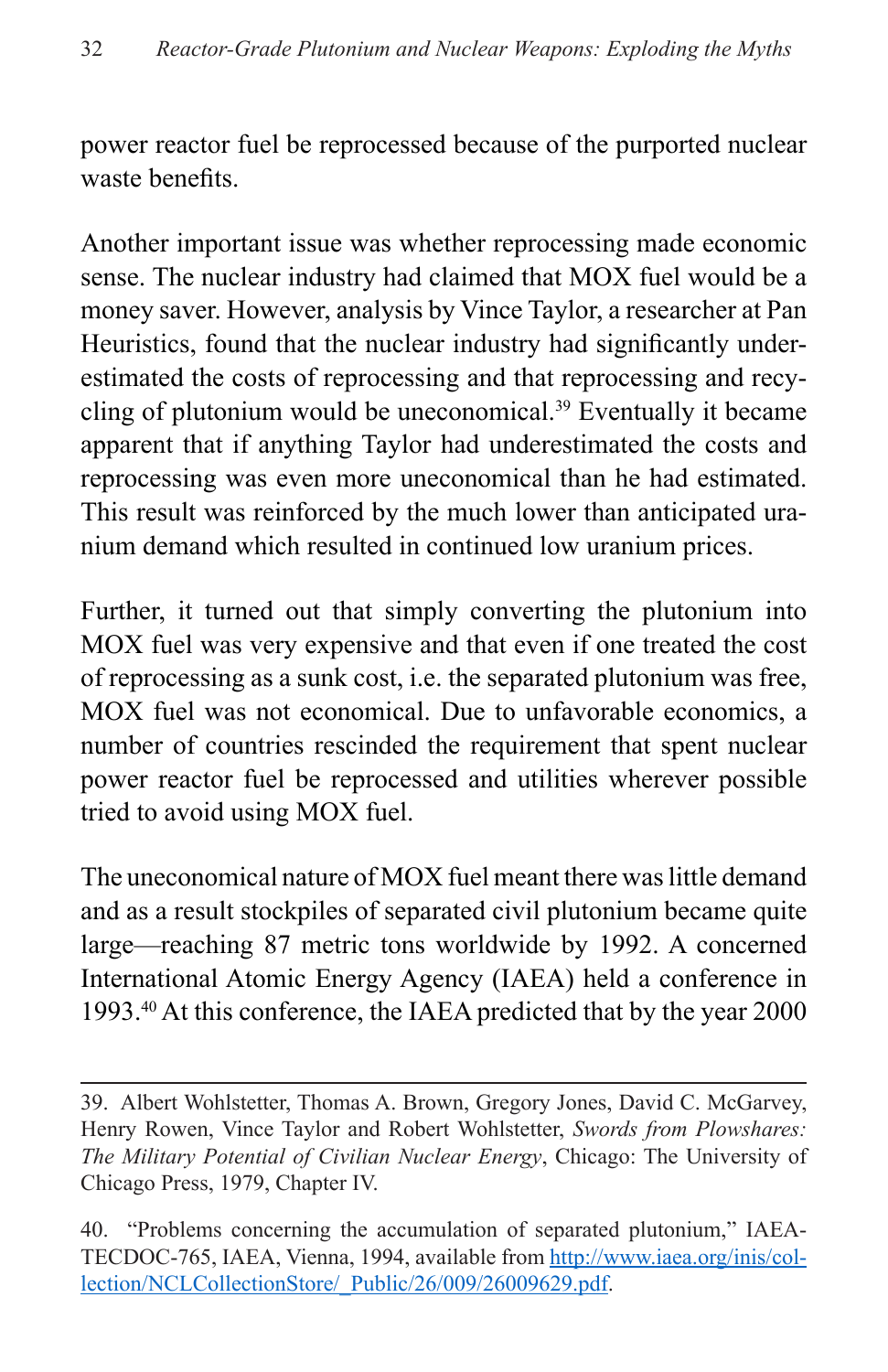the plutonium stockpile would have increased to about 160 metric tons and then would slowly decline to 150 metric tons by 2003. A nuclear industry Advisory Group at this conference assumed that all projected reprocessing and MOX plants would be operated on schedule and at full capacity (assumptions that even the IAEA considered "probably optimistic"), $41$  and claimed that the civil plutonium stockpile would peak in 1997 at only 120 metric tons and would then sharply decline to only 10 metric tons by 2003. In fact, the worldwide stockpile of separated civil plutonium has continued to grow, reaching 270 metric tons by the end of 2014.<sup>42</sup>

One effect of this large accumulation of separated plutonium is that plutonium recycling in light water reactors using a self-generating recycle has never occurred. Instead, light water reactors are using a de facto "once-thru" MOX cycle where the spent MOX is not reprocessed. It makes no sense to reprocess the spent MOX fuel to recover plutonium partially depleted in Pu-239 and Pu-241 when large quantities of plutonium recovered from uranium fuel with larger percentages of Pu-239 and Pu-241 are available.

The once-thru MOX cycle further undermines claims that reprocessing helps deal with nuclear waste, since the spent MOX is now a waste. As with the self-generating MOX cycle, the once-thru MOX cycle generates increased americium and curium. These elements, plus the plutonium in the MOX spent fuel, generate more heat than does uranium spent fuel and therefore would take up more space in an underground waste repository.<sup>43</sup> France, which uses far more

43. Brian G. Chow and Gregory S. Jones, "Managing Wastes With and Without Reprocessing," P-8035, Santa Monica, California: RAND, 1999, available from

<sup>41.</sup> Pierre M. Chantoin and James Finucane, "Plutonium as an energy source: Quantifying the commercial picture," *IAEA Bulletin*, 3/1993, p. 41.

<sup>42. &</sup>quot;Global Fissile Material Report 2015," Eighth annual report of the International Panel on Fissile Materials, December 21, 2015, available from [http://](http://fissilematerials.org/library/gfmr15.pdf) [fissilematerials.org/library/gfmr15.pdf](http://fissilematerials.org/library/gfmr15.pdf)*.*